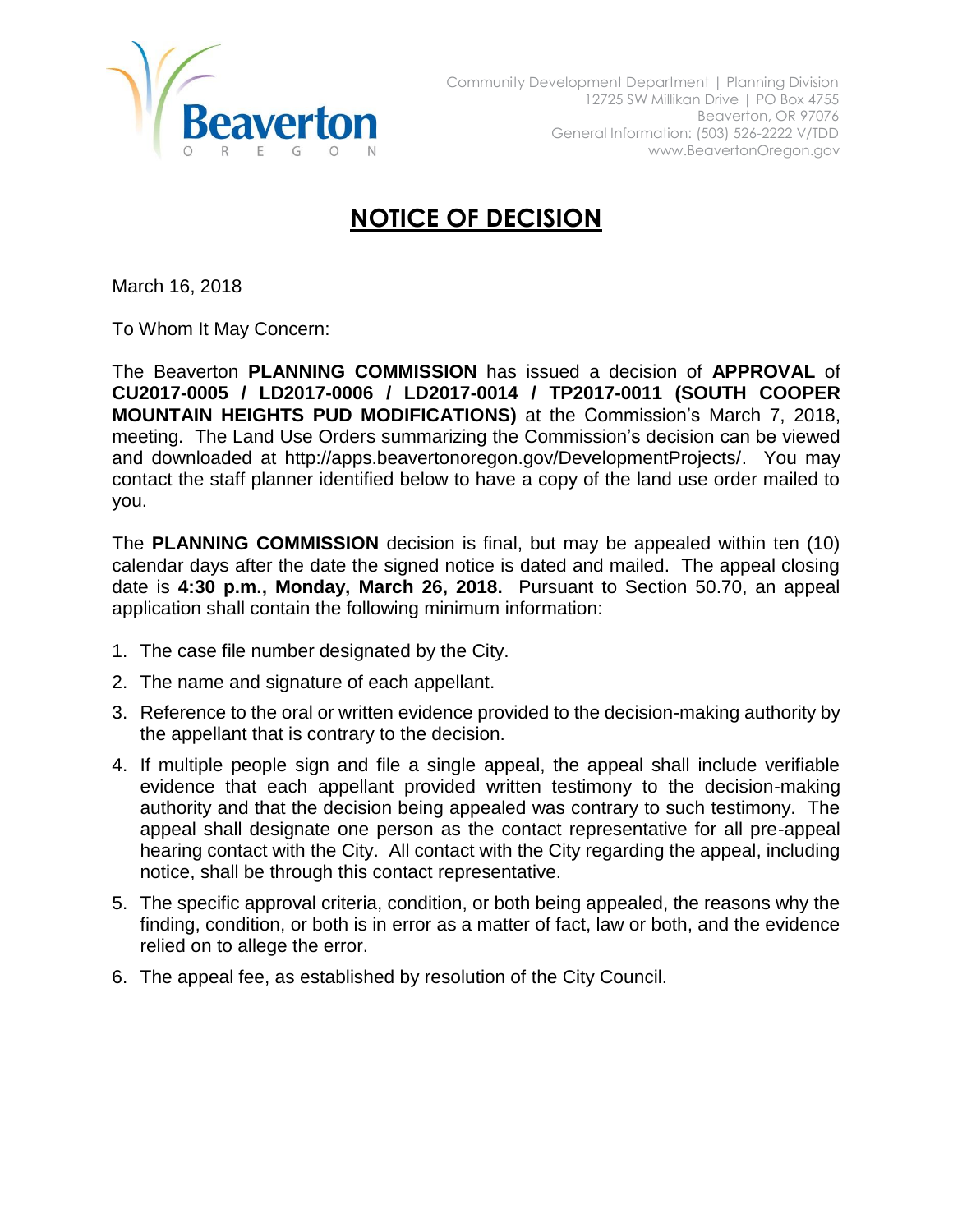The appellate decision making authority on appeal of Type 3 decisions shall be the City Council. The appeal hearing shall be *de novo*, which means new evidence and argument can be introduced in writing, orally, or both. The hearing of the appeal shall be conducted in the manner specified in Section 50.85 through 50.88 except as otherwise required by statute.

Please note that failure to comply with the requirements of Sections 50.70.1 and 50.70.2 is jurisdictional and deprives the appellant of an opportunity for the appellate decision making authority to hear an appeal.

The current appeal fee due at time of filing is \$2,134.00. The fee amount depends upon the action being appealed and the number of appeals being filed. Furthermore, pursuant to Section 50.70.5.E if the appeal is requested to be on the record, a fee to cover the cost of preparing a transcript of the decision-making authority proceedings is required. The appellant shall remit a fee to cover the cost of the transcript of the decision-making authority's proceedings within five (5) days after the Director estimates the cost of the transcript. Within ten (10) days of the notice of completion of the transcript, the appellant shall remit the balance due on the cost of the transcript. If the estimate exceeds the cost, the balance shall be refunded.

The complete case file is available for review at the Planning Division, Community Development Department, 4th Floor, City Hall, 12725 SW Millikan Avenue. Hours of operation are 7:30 a.m. to 4:30 p.m., Monday through Friday, except for holidays. For more information about the project, please contact **Sandra Freund, AICP, Planning Supervisor / DRP Coordinator** at (**503) 526-3718**

Sincerely,

*Sandra Freund*

Sandra Freund, AICP Planning Supervisor / Development Process Coordinator

cc:

- Dan Grimberg, West Hills Land Development LLC, 3330 NW Yeon Ave., Suite 200, Portland, OR 97210.
- Otak, Inc., Attn: Glen Bolen and Mike Peebles, 800 SW Third Ave., Suite 300, Portland, OR 97204.
- Michael Robinson, Schwabe, Williamson & Wyatt, P.C., PacWest Center, 1211 SW Fifth Avenue, Suite 1900, Portland, OR 97204.
- Jamie Stasy, Metropolitan Land Group, 17933 NW Evergreen Pkwy., Ste. 300, Beaverton, OR 97006.
- Dr. Bob Gross, Cooper Mountain Vineyards